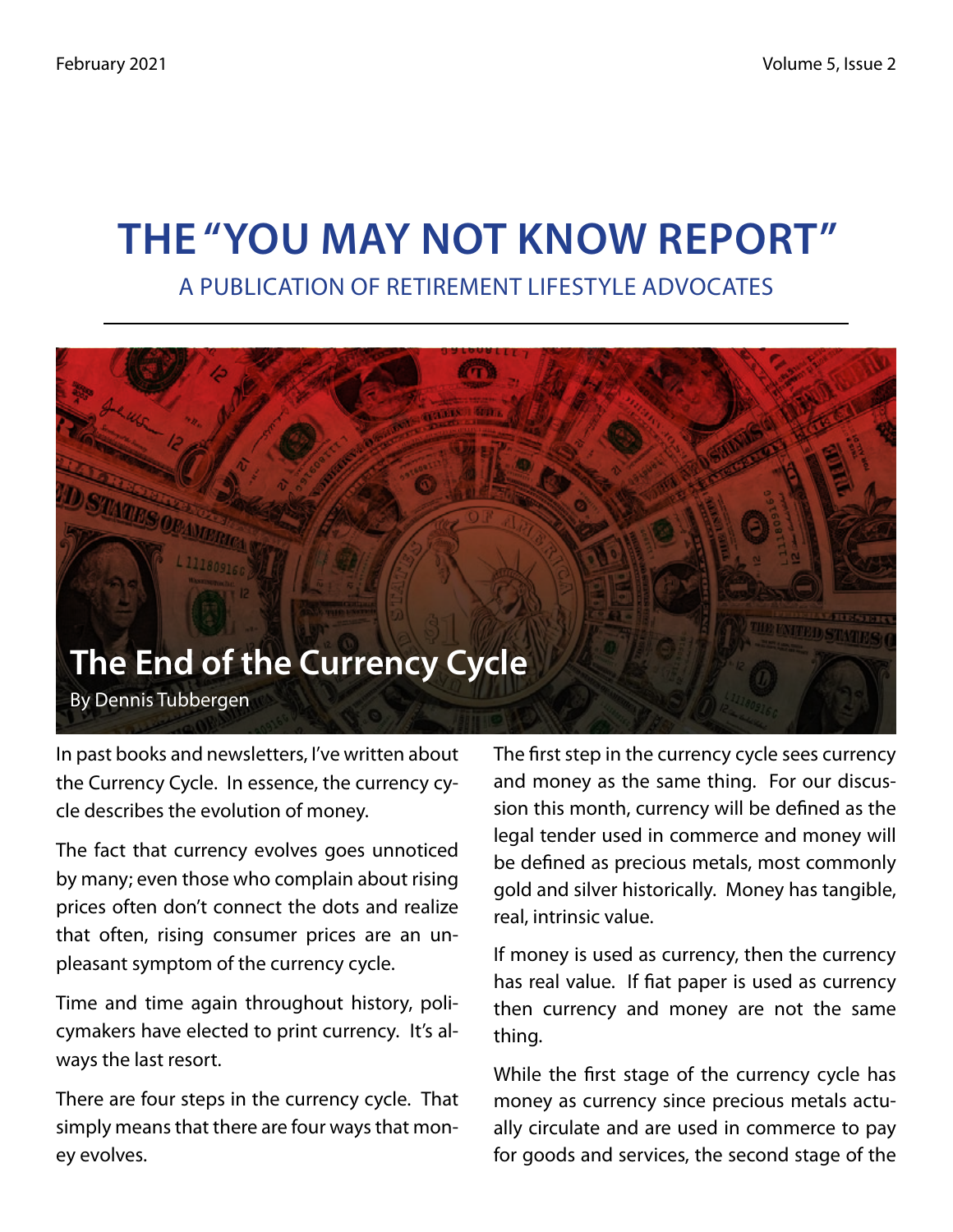currency cycle has a paper receipt or bill introduced that is exchangeable for gold and/or silver at a fixed rate.

For example, a silver certificate that was in use in the United States as recently as the 1960's was exchangeable for a specific, fixed amount of silver. Each note had the reminder that the bill could be presented for real money. A \$10 silver certificate allowed the bearer of the bill to present the bill for \$10 of silver which was 7.2 ounces.

As we will discuss there are many times throughout history that this system of exchanging a paper bill or note for a fixed amount of precious metals was used.

The third stage in the currency cycle sees the rules regarding the use of the paper notes change. The redemption privilege for metals is suspended. Often, historically, the politicians and policymakers make this change state that the redemption privilege is suspended only temporarily but that is never the case. (Just like money creation which always begins as an emergency temporary measure but ends up being monetary policy.)

Once a currency reaches the third stage of the cycle, the next stage is a currency failure or reset. As we have discussed, and will do again in this issue, this reset can be either reactive or proactive although most commonly when studying history the reset is reactive.

Some of you who are reading this month's issue are undoubtedly skeptical. Perhaps the notion of a predictable currency cycle seems hokey or a bit 'out there' to you. Skepticism is good.

In this month's issue, I will make the case and provide historical evidence for you to ponder, but I would encourage you to do your own research and educate yourself.

That's the road that I have traveled.

Some of you may know a bit about my professional history. For many years, I served as President of a broker-dealer. For those of you who aren't familiar with the term 'broker-dealer', it is a company that employs stock brokers.

As you might imagine, there are specific, rather stringent licensing requirements to not only be a stock broker, but also to supervise them. Over the years, I have acquired many licenses in the financial industry; in fact, there are few I have not held. I tell you this to make this point:

Never, on any licensing exam, was I required to understand the currency cycle. Truth is, as I recall, I didn't need to know anything about economics either other than to define inflation.

Financial professionals who have the licensing that I acquired had to be able to understand options, calculate yield to maturity on a secondary bond offering and have a reasonable knowledge of securities law.

But, when it came to understanding economic cycles and currency cycles, I didn't need to know this information to obtain my desired license. Yet, my view is, that this knowledge is critical to helping clients properly manage their assets.

Like many in the financial industry, when I got started in the industry (the year is intentionally omitted) I initially followed industry norms. While the statement I'm about to make is not true about every financial professional, it certainly applies to many.

The traditional industry approach to giving financial advice is to buy and hold a portfolio of stocks and bonds weighting more towards bonds as you get older and get closer to needing to use the money.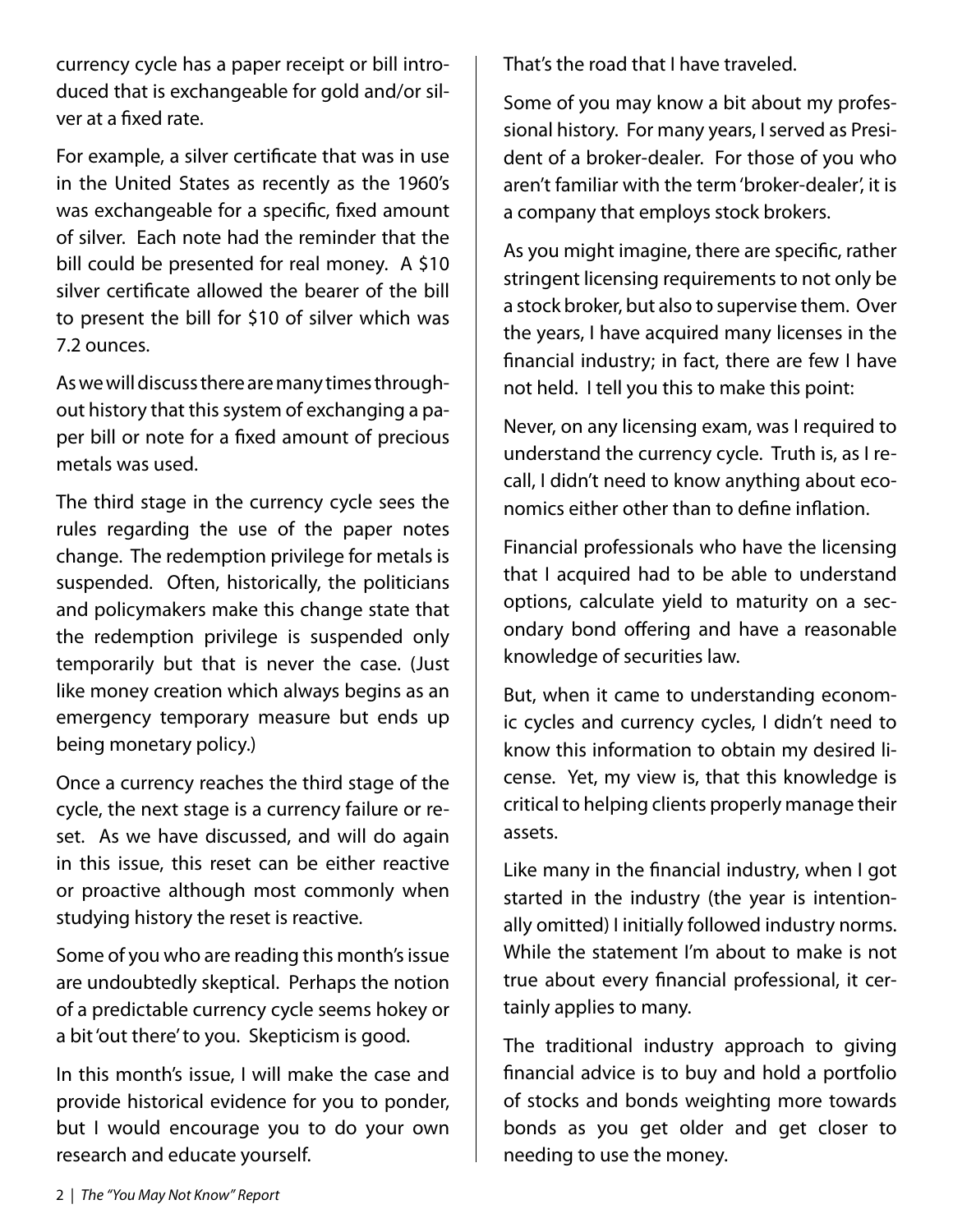Yet, because of the economic consequences of the currency cycle, there are economic times or seasons when this traditional advice is good advice and there are other times that it's awful guidance.

To better understand the currency cycle, it's also helpful to understand the credit cycle. When these two cycles converge, the economic consequences can be downright ugly.

The credit cycle sees credit expand (borrowing occur) until the system reaches it's capacity for debt. When the system reaches it's capacity for debt, the credit cycle reverses.

A good example of the credit cycle occurred about 15 years ago in the US real estate market. After the tech stock bubble unwound about two decades ago, the central bank, the Federal Reserve, dropped interest rates to create more money.

Low interest rates (I would argue artificially low interest rates) create demand and drive up prices. Going back to the real estate example, there are many more people that will buy a house if they can put no money down and get a low interest rate to keep their payments low.

Here's an example to make the point clear. Assume a household is in the market for a \$250,000 home.

In a normal environment, a bank may require a 20% down payment and an interest rate of 6%. To buy the home, this hypothetical household will need to pony up \$50,000 and be prepared to make monthly mortgage payments of \$1,199.10 in addition to paying their real estate taxes and insurance.

In an environment where interest rates are artificially low, perhaps this same household could get a no money down mortgage and an interest rate of 3%. In this situation, the monthly mortgage payment is \$1,054.01.

The monthly mortgage payment is actually lower and no down payment is required. Obviously, buyers come out of the proverbial woodwork. More demand is created and prices rise.

The point is this: credit can only expand so far, there is a limit.

Once that limit is reached, the credit cycle reverses and credit contracts. In this economic system, where money is loaned into existence and interest rates are manipulated to remain artificially low, the credit contraction is inevitable.

Bankers who made loans at low interest rates to marginal borrowers find themselves owning real estate that no longer fully collateralizes the loan. They rack up losses and become more conservative lenders.

That's what should have happened almost 15 years ago in my view. Bankers should have been forced to live with the consequences of their bad lending practices. But, as you know, that is not what happened.

The Federal Reserve engaged in a temporary, emergency measure called 'quantitative easing'. The Fed created new money out of thin air and began to buy these bad loans from banks.

Essentially, the Fed went to the bankers and said, "here's some fresh money in exchange for your bad mortgage loans. We'll keep interest rates low so you can do it again."

In the world of banking and economics, nothing happens quickly. There is a time lag between cause and effect.

Since 2009, the Fed has been printing money and has given it to banks. Interest rates have remained near zero and more recently we've seen helicopter money in the form of stimulus checks.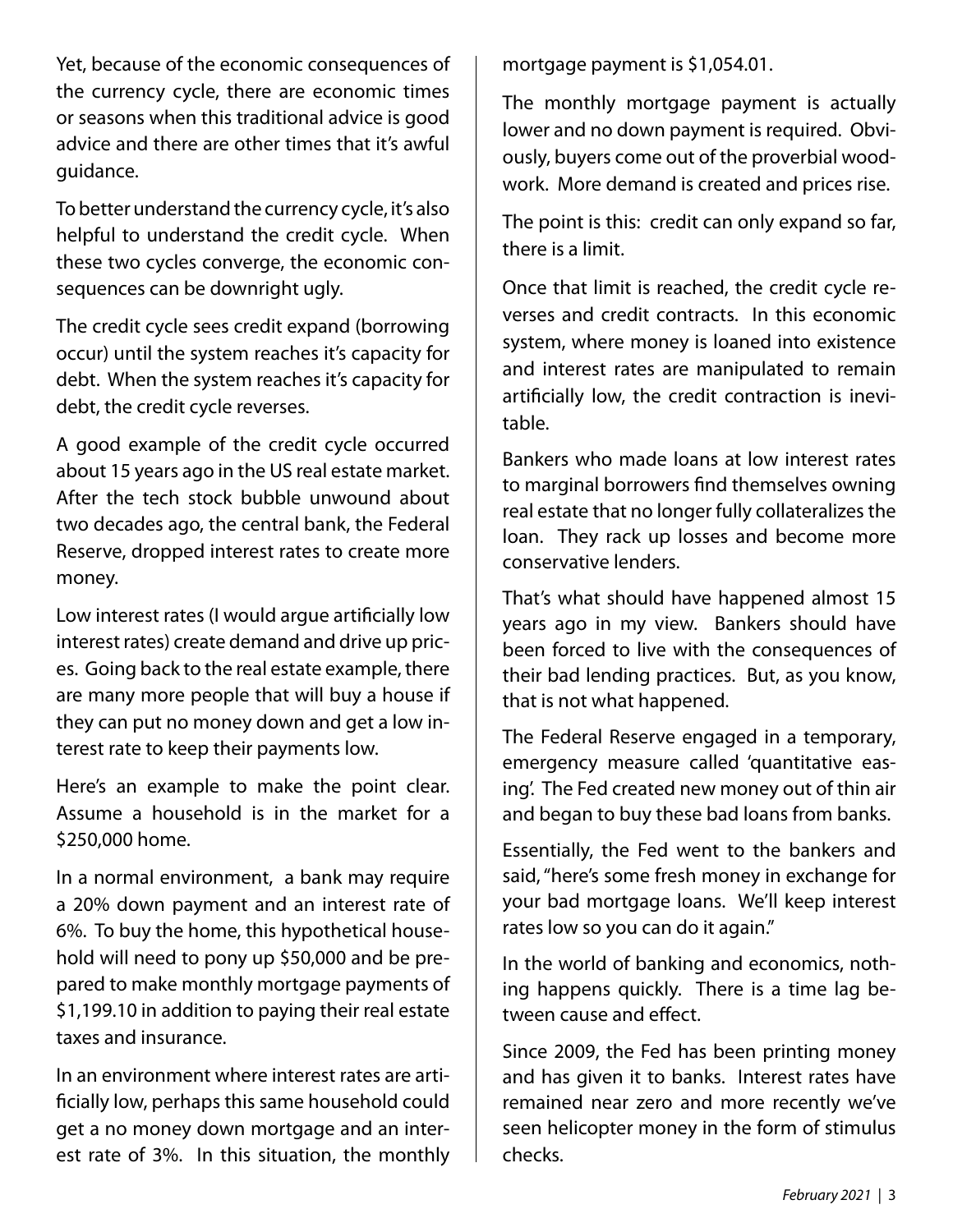Instead of allowing the credit cycle to play out and have deflation, the Fed has doubled down and doubled down again to keep the credit cycle from reversing.

This credit cycle applies to both the private sector and governments.

Government spending is financed via tax receipts and borrowing. In their infancy, governments often operate with a balanced budget; government spending is fully funded by tax receipts. But, that doesn't take long to change.

In a financial system where money is loaned into existence, credit expansion (borrowing) leads to temporary prosperity. I use the word temporary here in the context of decades not months or years. As noted above, when discussing economics and monetary policy there is a significant time lag between cause and effect.

As credit expands, everything seems to be hitting on all cylinders economically speaking. It seems prosperity is everywhere.

As credit expands so do tax revenues and as the prosperity illusion intensifies, political promises become more generous. This pattern repeats itself time after time historically speaking.

Generous political promises are eventually funded in part by government borrowing when the politicians collectively overspend. As time passes, more of this spending is funded by borrowing.

Governments are not insulated from the credit cycle. Just like in the private sector where there is a limit on borrowing, there is also a limit on the amount of money a government can borrow.

As spending becomes more reckless, willing lenders begin to disappear. No individual, no entity or government wants to loan money

that they may not get back. Like in the private sector where individuals and entities become credit risks, the same principle applies to governments; at a certain point, governments become a credit risk as well.

When that point is reached, when willing lenders cannot be found in sufficient quantity to loan a government money, there are two choices.

Choice one, the government defaults on the debt. The government simply goes to its creditors and says "sorry, I can't pay you".

Choice two, the government begins to create currency to fund it's reckless spending paying off prior creditors with newly created currency with a diminished purchasing power.

Here is the point to remember: when governments reach the end of the credit cycle and begin to create money to fund spending, it accelerates the currency cycle.

In 1929, at the beginning of The Great Depression, the private sector had the credit cycle peak, deflation set in and the US Government implemented many different programs in an attempt to lessen the pain for the general population.

In 1929, the US Government was not at the end of the credit cycle. In 1929, the US Government had debt that totaled 16% of GDP or Gross Domestic Product<sup>1</sup>. That means for every dollar the US had in production, there was 16 cents of national debt.

In 2021, the US Government has official debt approaching \$28 trillion and a debt to GDP ratio of more than 146%. That means for every dollar of economic output today, there is debt of nearly \$1.50!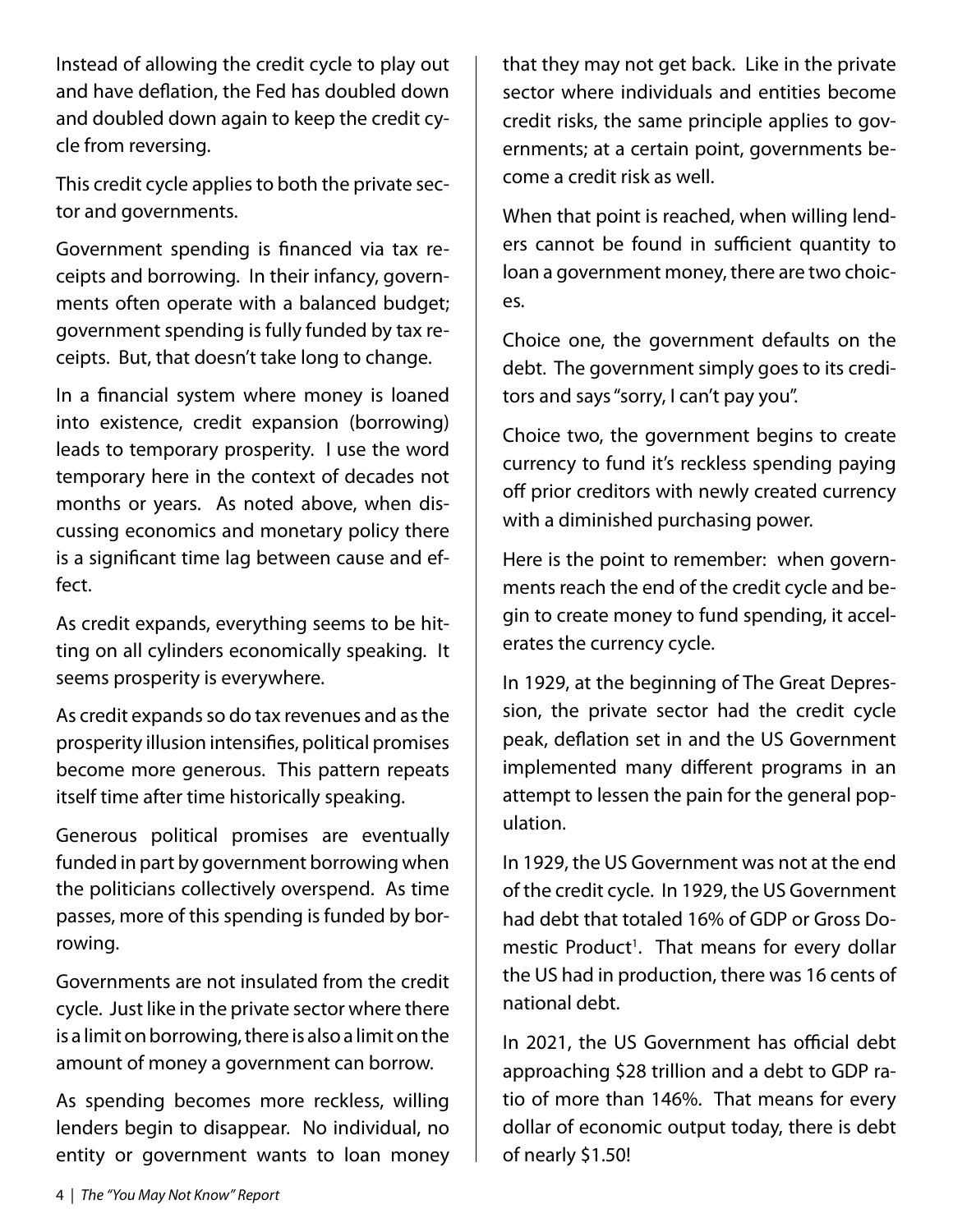

In 1929, when the policymakers decided to have the US Government make up for the lack of spending in the private sector, the US Government was not insolvent. Frighteningly, that is not the case today.

In 1929, when the private sector reached the peak of the credit cycle, the US Government was early in the credit cycle. And, the currency cycle was still in stage one, gold was circulating as currency. One ounce gold coins were worth \$20 as they had been for nearly 100 years with only a couple exceptions.

In 2008, the US Government and the private sector reached the peak of the credit cycle. The currency cycle had been in stage three since 1971; the US Dollar was a fiat currency.

Beginning in 1982, the Fed began to lower interest rates.

The chart illustrates this reduction in interest rates from 1928 to the present time. Notice the flat line on the chart beginning in 2008 when interest rates dropped to zero. That is when the Federal Reserve began the 'temporary' and 'emergency' measure of quantitative easing or money printing.

From 1982 to 2008, whenever the Fed wanted to create more money, the Fed just reduced interest rates. It worked until 2008 because the



private sector had peaked on the credit cycle. The reality is that if you can't afford another payment, it really doesn't matter what the interest rate is.

The brutal reality is that in 2008, the US Government was nearing the end of the credit cycle. At that time, there were still lenders for the US Government as demand existed for US Government debt.

Last year, by my calculation, the US Government peaked on the credit cycle. By a long shot the biggest buyer of US Government debt was the Federal Reserve.

Where did the Fed get the money to buy these US Government bonds?

You already know the answer.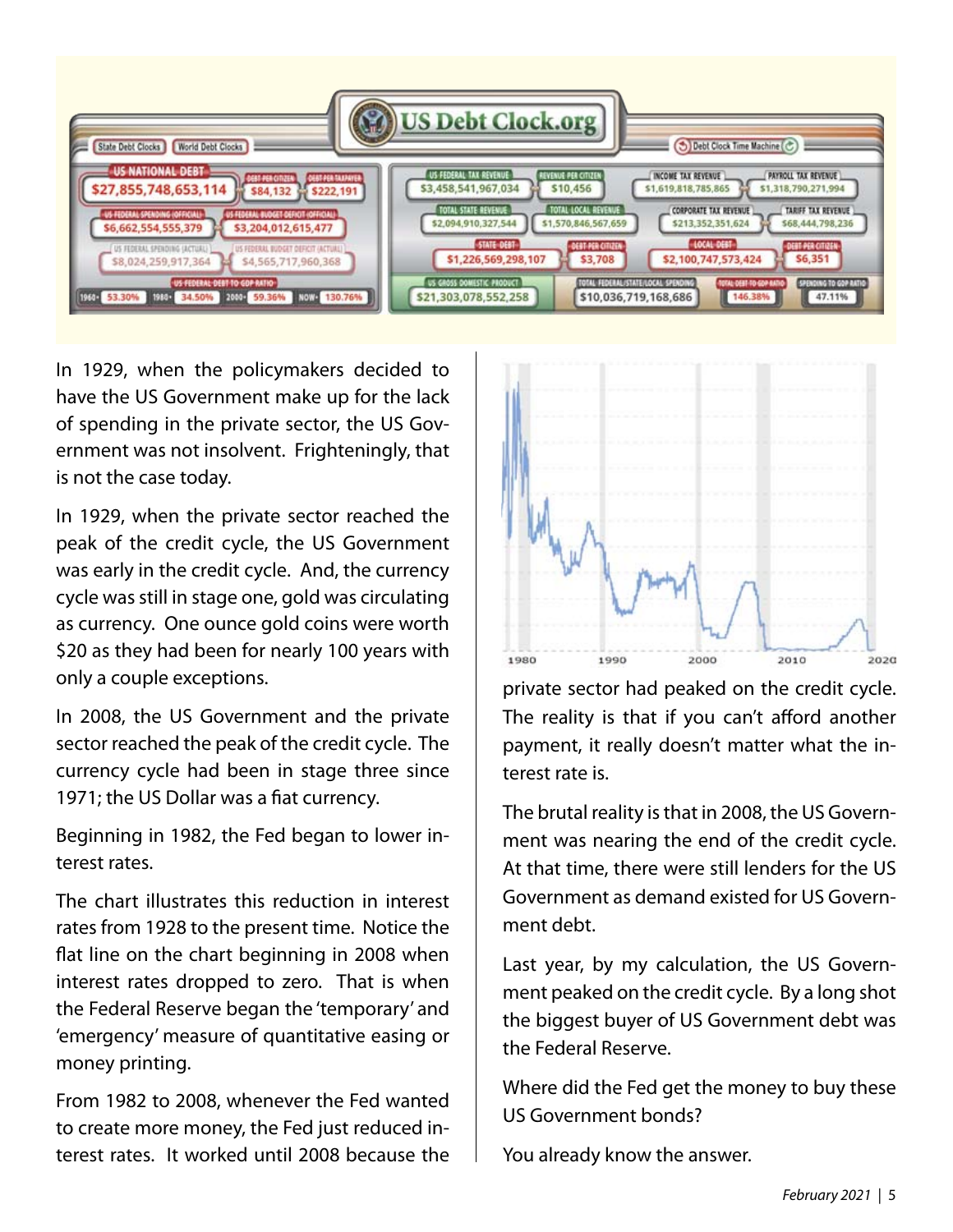Let's go back and revisit our discussion from above once again.

*When willing lenders cannot be found in sufficient quantity to loan a government money, there are two choices.*

*Choice one, the government defaults on the debt. The government simply goes to its creditors and says "sorry, I can't pay you".*

*Choice two, the government begins to create currency to fund it's reckless spending paying off prior creditors with newly created currency with a diminished purchasing power.*

*Here is the point to remember: when governments reach the end of the credit cycle and begin to create money to fund spending, it accelerates the currency cycle.*

Here is where we now find ourselves.

The private sector has peaked on the credit cycle.

The US Government has peaked on the credit cycle.

The currency cycle is late stage three approaching stage four which is fiat currency failure unless drastic action relating to spending and money creation are taken.

That seems increasingly unlikely.

In past issues of this publication as well as the weekly "Portfolio Watch" newsletter, I've written about the fact that a reset is inevitable. I've provided you more background as to why I've reached that conclusion in this month's issue.

There are two possible resets, one would be reactive and one would be proactive.

Most times historically when a government reaches the end of the credit cycle and the currency cycle, the reset has been reactive. More and more money is created until faith in the currency is lost.

At that point, a new currency is put in place.

Reactive resets are most common because of the pain involved in a proactive reset.

Let's take a quick look at some reactive resets that have occurred in the past.

As the Romans during the Roman Empire reached the end of the credit cycle, the Emperors began to debase the currency accelerating the currency cycle. The chart illustrates the silver content of a Roman Denarius.

By the time the Roman Empire fell, the Denarius contained no silver and was comprised of only almost worthless metal alloys.



Notice that it took a long time for the Denarius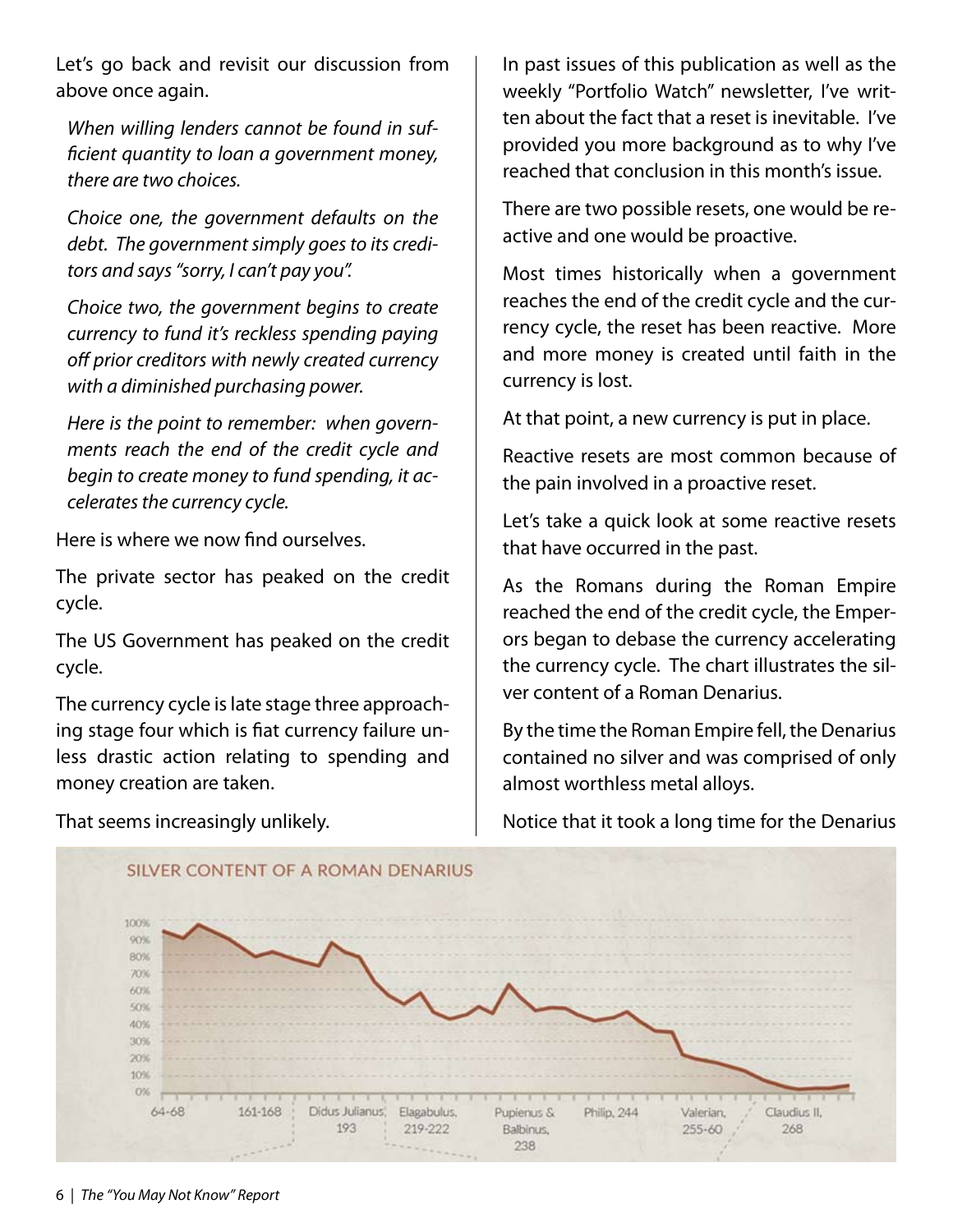and the Roman Empire to fail. I believe this can be attributed to the fact that the Denarius was, at the time, the reserve currency of the world. Certainly, the Denarius was the most widely used currency in the world at the time.

The pattern with Rome followed the same predictable sequence:

Private sector peaks on the credit cycle, government peaks on the credit cycle and currency is created or debased accelerating the currency cycle.

In past issues, I've discussed the same pattern in France in the early 1700's under the leadership of John Law. France repeated her mistakes 80 years later issuing a paper currency known as the Assignat. Here is an excerpt from an article<sup>2</sup> written on the topic by James Narron and David Skeie of Liberty Street Economics (emphasis added):

#### *In the late 1700s, France ran a persistent deficit and by the late 1780s struggled with how to balance the budget and pay down*

*the debt. After heated debate, the National Assembly elected to issue a paper currency bearing an attractive 3 percent interest rate, secured by the finest French real estate to be confiscated from the clergy. Assignats were first issued in December 1789 and initially were a boon to the economy. Yet while the first issues brought prosperity, subsequent issues led to stagnation and misery. In this edition of Crisis Chronicles, we review how fiat money inflation in France caused the collapse of the French assignat and describe some interesting parallels between the politics of French government finance in the late 1700s and more recent fiscal crises.*

*It was not without grave reservation that the National Assembly elected to pursue a new issue of paper currency. Some who spoke out* 

*against issuing the assignat recalled the wretchedness and ruin to which their families were subjected during John Law's tenure as head of French finance and the Mississippi Bubble of 1720. But there was also great political willpower against raising taxes of any sort and deficits were already high. So the only option was to turn to the printing press once again.*

*But this time, the National Assembly was convinced it would be different. The currency would be secured by confiscated church property, issued in large denominations appropriate only for major purchases, and would bear 3 percent interest, incenting the government to redeem the currency early.*

*By 1791, France saw that each new issue brought a round of depreciation. Specie disappeared more and more from circulation as Gresham's law saw bad money (assignats) driving out good money (specie), so smaller denominations were printed to fill the void of disappearing specie. And with each currency issue, prosperity decreased and business further stagnated until manufacturing essentially stopped, leaving thousands unemployed—except at the print works, which added four hundred workers.*

*But deficits persisted and the French government still needed to raise money, so in 1792, it seized the land of emigrants and those who had fled France, adding another 2 billion livres or more to French assets. War with Belgium that year was largely self-funded as France extracted some rents, but not so for the war with England in 1793. Assignats no longer circulated as a medium of payment, but were an object of speculation. Specie was scarce, but sufficient, and farmers refused to accept assignats, which were practi-*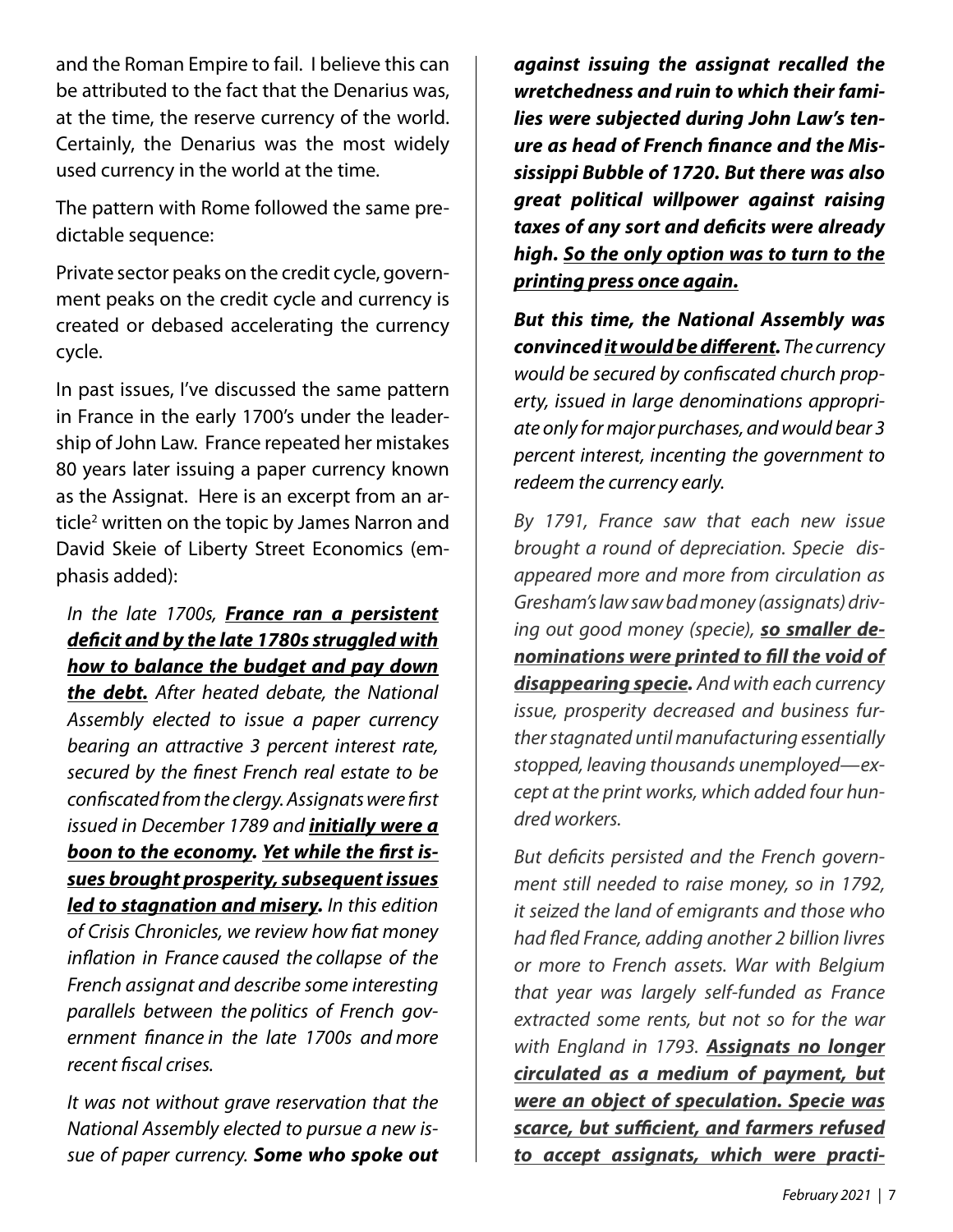|                  | Top 10 Hyperinflations in History |                 |                                                       |  |  |  |  |  |  |
|------------------|-----------------------------------|-----------------|-------------------------------------------------------|--|--|--|--|--|--|
| Location<br>¥    | <b>Start Date</b><br>۳            | <b>End Date</b> | <b>Highest Monthly Inflation</b><br>$\n  Rate\n$<br>× |  |  |  |  |  |  |
| Hungary          | Aug. 1945                         | Jul. 1946       | $4.19 \times 10^{16}$ %                               |  |  |  |  |  |  |
| Zimbabwe         | Mar. 2007                         | Mid-Nov. 2008   | $7.96 \times 10^{10}$ %                               |  |  |  |  |  |  |
| Yugoslavia       | Apr. 1992                         | Jan 1994        | 313000000%                                            |  |  |  |  |  |  |
| Republika Srpska | Apr. 1992                         | Jan. 1994       | 297000000%                                            |  |  |  |  |  |  |
| Germany          | Aug. 1922                         | Dec. 1923       | 29500%                                                |  |  |  |  |  |  |
| Greece           | May. 1941                         | Dec. 1945       | 13800%                                                |  |  |  |  |  |  |
| China            | Oct. 1947                         | Mid-May 1949    | 5070%                                                 |  |  |  |  |  |  |
| Danzig           | Aug. 1922                         | Mid-Oct. 1923   | 2440%                                                 |  |  |  |  |  |  |
| Armenia          | Oct. 1993                         | Dec. 1994       | 438%                                                  |  |  |  |  |  |  |
| Turkmenistan     | Jan. 1992                         | Nov. 1993       | 429%                                                  |  |  |  |  |  |  |

Source: Steve Hanke and Nicholas Krus, "World Hyperinflations". Cato Working Paper no. 8, August 15, 2012. Forthcoming in: Randall Parker and Robert Whaples (eds.) (2013) The Handbook of Major Events in Economic History, London: Routledge Publishing, (expected publication date: Summer 2013).

| LOCATION                                              | <b>START</b><br>DATE   | <b>END DATE</b>        | MONTH WITH<br><b>Hxaust</b><br><b>INFLATION</b><br><b>RATE</b> | <b>HIGHEST</b><br><b>MONTHLY</b><br>INFLATION<br>RATE | <b>EQUIVALINT</b><br>DAILY<br><b>INFLATION</b><br>RATE | This<br>RECEIRED<br>FOR PRICES<br>TO<br><b>DOUBLE</b> | <b>CURRENCY</b>          |
|-------------------------------------------------------|------------------------|------------------------|----------------------------------------------------------------|-------------------------------------------------------|--------------------------------------------------------|-------------------------------------------------------|--------------------------|
| Hungary <sup>®</sup>                                  | Aug. 1945              | Jul. 1946              | Jul. 1946                                                      | $4.19 \times 10^{16}$ %                               | 207%                                                   | 15.0 hours                                            | Pengó                    |
| Zimbabwe <sup>2</sup>                                 | Mar. 2007              | Mid-Nov. 2008          | Mid-Nov. 2008                                                  | $7.96 \times 10^{-6}$                                 | 98.0%                                                  | 24.7 hours                                            | Dollar                   |
|                                                       |                        |                        |                                                                |                                                       |                                                        |                                                       |                          |
| Yugoslavia <sup>3</sup><br>Republika Srpska!"         | Apr. 1992<br>Apr. 1992 | Jan. 1994<br>Jan. 1994 | Jan. 1994<br>Jan. 1994                                         | 313,000,000%<br>297,000,000%                          | 64.6%<br>64.3%                                         | 1.41 days<br>1.41 days                                | Dinar<br>Dinar           |
| Germany <sup>3</sup>                                  | Aug. 1922              | Dec. 1923              | Oct. 1923                                                      | 29,500%                                               | 20.9%                                                  | 3.70 days                                             | Papiermark               |
| Greece <sup>3</sup>                                   | May. 1941              | Dec. 1945              | Oct. 1944                                                      | 13,800%                                               | 17.9%                                                  | 4.27 days                                             | Drachma                  |
| China§ <sup>1</sup>                                   | Oct. 1947              | Mid-May 1949           | Apr. 1949                                                      | 5,070%                                                | 14.1%                                                  | 5.34 days                                             | Yuan                     |
| Free City of Danzig"                                  | Aug. 1922              | Mid-Oct. 1923          | Sep. 1923                                                      | 2,440%                                                | 11.4%                                                  | 6.52 days                                             | German Papiermark        |
| Armenia <sup>7</sup>                                  | Oct. 1993              | Dec. 1994              | Nov. 1993                                                      | 438%                                                  | 5.77%                                                  | 12.5 days                                             | Dram & Russian<br>Ruble  |
| Turkmenistan <sup>9431</sup>                          | Jan. 1992              | Nov. 1993              | Nev. 1993                                                      | 429%                                                  | 5.71%                                                  | 12.7 days                                             | Manat                    |
| Taiwan <sup>11</sup>                                  | Aug. 1945              | Sep. 1945              | Aug. 1945                                                      | 399%                                                  | 5.50%                                                  | 13.1 days                                             | Yen                      |
| Peru <sup>17</sup>                                    | Jul. 1990              | Aug. 1990              | Aug. 1990                                                      | 397%                                                  | 5.49%                                                  | 13.1 days                                             | Inni                     |
| Bosnia and                                            | Арг. 1992              | Jun. 1993              | Jun. 1992                                                      | 322%                                                  | 4.92%                                                  | 14.6 days                                             | Dinar                    |
| Herzegovina <sup>11</sup><br>France <sup>14</sup>     | May 1795               | Nov. 1796              | Mid-Aug. 1796                                                  | 384%                                                  | 4.77%                                                  | 15.1 days                                             | Mandat                   |
| China <sup>13</sup>                                   | Jul. 1943              | Aug. 1945              | Jan. 1945                                                      | 302%                                                  | 4.75%                                                  | 15.2 days                                             | Yuan                     |
| Ukraine <sup>16</sup>                                 | Jan. 1992              | Nev. 1994              | Jan. 1992                                                      | 285%                                                  | 4,60%                                                  |                                                       | Russian Ruble            |
| Poland <sup>11</sup>                                  | Jan. 1923              | Jan. 1924              | Oct. 1923                                                      | 275%                                                  | 4.50%                                                  | 15.6 days                                             | Marka                    |
|                                                       | Jun. 1986              | Mar. 1991              | Mar. 1991                                                      | 261%                                                  | 4.37%                                                  | 16.0 days<br>16.4 days                                | Córdoba                  |
| Nicaragua <sup>11</sup>                               | Nov. 1993              | Sep. 1994              | Nev. 1993                                                      | 250%                                                  | 4.26%                                                  | 16.8 days                                             | Zaine                    |
| Congo (Zainz) <sup>18</sup><br>Russia H <sup>38</sup> | Jan. 1992              | Jan. 1992              | Jan. 1992                                                      | 245%                                                  | 4.22%                                                  | 17.0 days                                             | Ruble                    |
| Bulgaria <sup>11</sup>                                | Feb. 1997              | Feb. 1997              | Feb. 1997                                                      | 242%                                                  | 4.19%                                                  | 17.1 days                                             | Lev                      |
| Moldova <sup>11</sup>                                 | Jan. 1992              | Dec. 1993              | Jan. 1992                                                      | 240%                                                  | 4,16%                                                  | 17.2 days                                             | Russian Ruble            |
| Russia / USSR21                                       | Jan. 1922              | Feb. 1924              | Feb. 1924                                                      | 212%                                                  | 3.86%                                                  | 18.5 days                                             | Ruble                    |
| Georgia <sup>34</sup>                                 | Sep. 1993              | Sep 1994               | Sep. 1994                                                      | 211%                                                  | 1.86%                                                  | 18.6 days                                             | Coupon                   |
| Tajikistan# <sup>25</sup>                             | Jan. 1992              | Oct. 1993              | Jan 1992                                                       | 201%                                                  | 3.74%                                                  | 19.1 days                                             | Rossian Ruble            |
| Georgia                                               | Mar. 1992              | Apr. 1992              | Mar 1992                                                       | 198%                                                  | 3.70%                                                  | 19.3 days                                             | Russan Ruble             |
| Argentina <sup>21</sup>                               | May 1989               | Mar. 1990              | Jul. 1989                                                      | 197%                                                  | 3,69%                                                  | 19.4 days                                             | Austral                  |
| Bolivia <sup>28</sup>                                 | Apr. 1984              | Sep. 1985              | Feb. 1985                                                      | 183%                                                  | 1.53%                                                  | 20.3 days                                             | Boliviano                |
| Belarus <sup>++29</sup>                               | Jan. 1992              | Feb. 1992              | Jan. 1992                                                      | 159%                                                  | 3.22%                                                  | 22.2 days                                             | Russian Ruble            |
| Kyrgyzstan <sup>++*</sup>                             | Jan. 1992              | Jan. 1992              | Jan. 1992                                                      | 157%                                                  | 3.20%                                                  | 22.3 days                                             | Russian Ruble            |
| Kazakhstan <sup>++1</sup>                             | Jan. 1992              | Jan. 1992              | Jan. 1992                                                      | 141%                                                  | 2.97%                                                  | 24.0 days                                             | Russian Ruble            |
| Austria <sup>12</sup>                                 | Oct. 1921              | Sep. 1922              | Aug. 1922                                                      | 129%                                                  | 2.80%                                                  | 25.5 days                                             | Crown                    |
| Bulgaria <sup>13</sup>                                | Feb. 1991              | Mar. 1991              | Feb. 1991                                                      | 123%                                                  | 2.71%                                                  | $26.3$ days                                           | Lev                      |
| Uzbekistan??"                                         | Jan. 1992              | Feb. 1992              | Jan. 1992                                                      | 118%                                                  | 2.64%                                                  | 27.0 days                                             | Russian Ruble            |
| Azerbaijan <sup>11</sup>                              | Jan. 1992              | Dec. 1994              | Jan. 1992                                                      | 118%                                                  | 2.63%                                                  | 27.0 days                                             | Russian Ruble            |
| Congo (Zaire)"                                        | Oct. 1991              | Sep. 1992              | Nov. 1991                                                      | 114%                                                  | 2.57%                                                  | 27.7 days                                             | Zaite                    |
| Peru <sup>1</sup>                                     | Sep. 1988              | Sep. 1988              | Sep. 1988                                                      | 114%                                                  | 2.37%                                                  | 27.7 days                                             | Inti                     |
| Taiwan <sup>18</sup>                                  | Oct. 1948              | May 1949               | Oct. 1948                                                      | 108%                                                  | 2.46%                                                  | 28.9 days                                             | Taipi                    |
| Hungary <sup>10</sup>                                 | Mar. 1923              | Feb. 1924              | Jul. 1923                                                      | 97.9%                                                 | 2.30%                                                  | 30.9 days                                             | Crown                    |
| Chile"                                                | Oct. 1973              | Oct. 1973              | Oct. 1973                                                      | 87.6%                                                 | 2.12%                                                  | 33.5 days                                             | Escudo                   |
| Estopia 11 <sup>41</sup>                              | Jan. 1992              | Feb. 1992              | Jan. 1992                                                      | 87.2%                                                 | 2.11%                                                  | 33.6 days                                             | Russian Ruble            |
| Angola <sup>C</sup>                                   | Dec. 1994              | Jan. 1997              | May 1996                                                       | 84.1%                                                 | 2.06%                                                  | 34.5 days                                             | Kwanza                   |
| Brazil <sup>6</sup>                                   | Dec. 1989              | Mar. 1990              | Mar. 1990                                                      | 82.4%                                                 | 2.02%                                                  | 35.1 days                                             | Cruzado & Cruzeiro       |
| Democratic Republic<br>of Congo <sup>44</sup>         | Aug. 1998              | Аце. 1998              | Aug. 1998                                                      | 78.5%                                                 | 1.95%                                                  | 36.4 days                                             | Franc                    |
| Poland <sup>2</sup>                                   | Oct. 1989              | Jan. 1990              | Jan. 1990                                                      | 22.3%                                                 | 1,93%                                                  | 36.8 days                                             | Zloty                    |
| Armenia <sup>++**</sup>                               | Jan. 1992              | Feb. 1992              | Jan. 1992                                                      | 73.1%                                                 | 1.83%                                                  | 38.4 days                                             | Russian Ruble            |
| Tajikistan <sup>*</sup>                               | Oct. 1995              | Nov. 1995              | Nov. 1995                                                      | 65.2%                                                 | 1,69%                                                  | 42.0 days                                             | Taskistani Rable         |
| Latvia <sup>ta</sup>                                  | Jan. 1992              | Jan. 1992              | Jan. 1992                                                      | 64.4%                                                 | 1,67%                                                  | 42.4 days                                             | Russian Ruble            |
| Turkmenistan <sup>++46</sup>                          | Nov. 1995              | Jan. 1996              | Jan. 1996                                                      | 62.5%                                                 | 1.63%                                                  | 43.4 days                                             | Manat                    |
| Philippines <sup>1</sup>                              | Jan. 1944              | Dec. 1944              | Jan. 1944                                                      | 60.0%                                                 | 1,58%                                                  | 44.9 days                                             | Japanese War Notes       |
| Yugoslavia <sup>11</sup>                              | Sep. 1989              | Dec. 1989              | Dec. 1989                                                      | 59.7%                                                 | 137%                                                   | 45.1 days                                             | Dinar                    |
| Germany <sup>12</sup>                                 | Jan. 1920              | Jan. 1920              | Jan. 1920                                                      | 56.9%                                                 | 1.51%                                                  | 46.8 days                                             | Papiermark               |
| Kazakhstan <sup>11</sup>                              | Nov. 1993              | Nov. 1993              | Nov. 1993                                                      | 55.5%                                                 | 1.48%                                                  | 47.8 days                                             | Tenge & Russian<br>Ruble |

*cally demonetized. In February 1793, citizens of Paris looted shops for bread they could no longer afford, if they could find it at all.*

*In order to maintain its circulation, France turned to stiff penalties and the Reign of Terror extended into monetary affairs. During the course of 1793, the Assembly prohibited buying gold or silver at a premium, imposed a forced loan on a portion of the population, made it an offense to sell coin or differentiate the price between assignats and coin, and under the Law of the Maximum fixed prices on some commodities and mandated that produce be sold, with the death penalty imposed for infractions.*

*France realized that to restore order, the volume of paper money in circulation must decrease. In December 1794, it repealed the Law of the Maximum. In January 1795, the government permitted the export of specie in exchange for imports of staple goods. Prices fluctuated wildly and the resulting hyperinflation became a windfall for those who purchased national land with little money down. Inflation peaked in October 1795. In February 1796, in front of a large crowd, the assignat printing plates were destroyed.*

*By 1796, assignats gave way to specie and by February 1796, the experiment ended.* 

#### See the pattern?

Private sector peaks on the credit cycle, government peaks on the credit cycle and the currency cycle accelerates eventually ending with a fiat currency failure.

There are many historical examples of this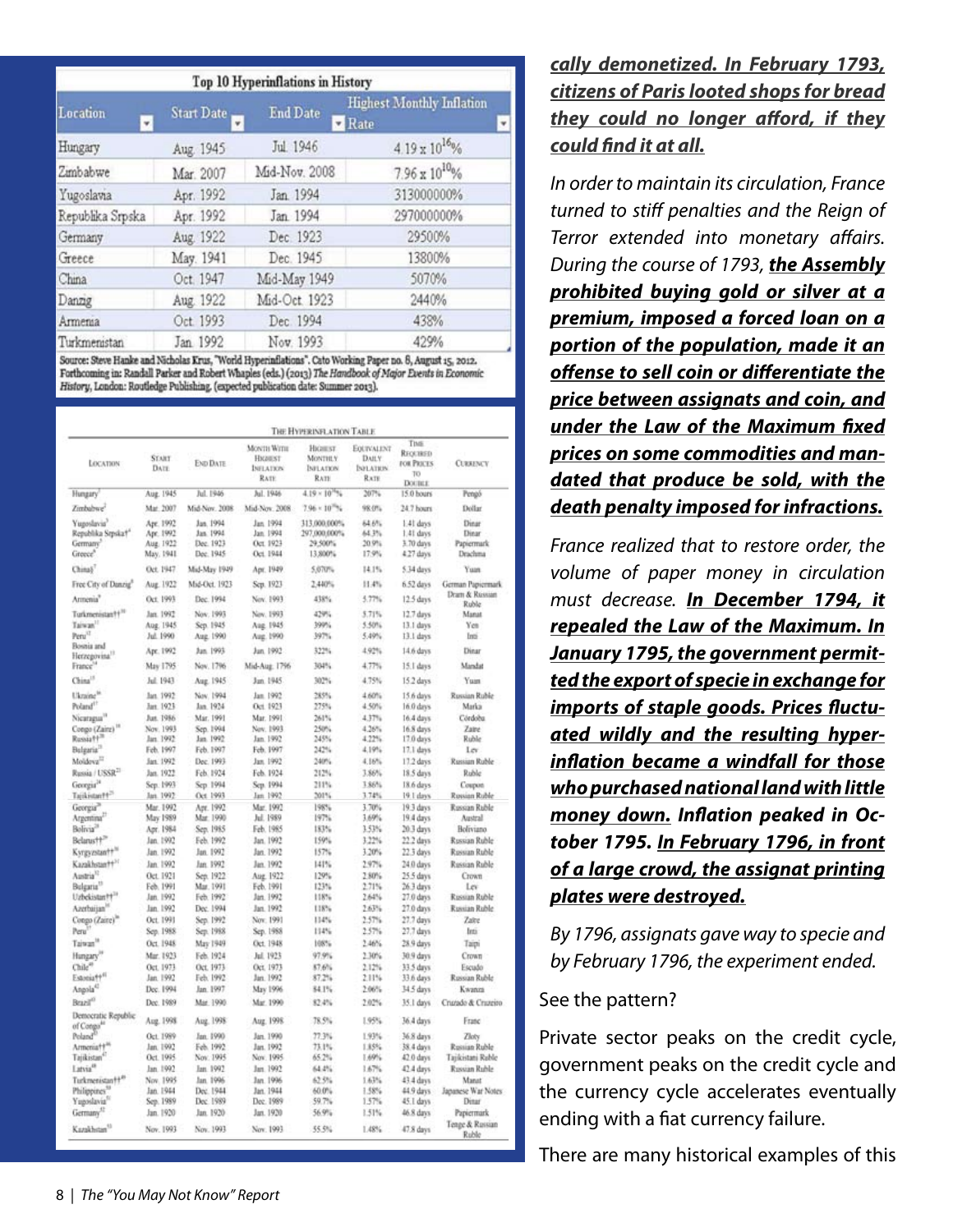pattern repeating itself. The chart lists the top ten most destructive hyperinflations in world history.

If you dig in and do some research, you'll find that in each case the pattern we've been discussing is evident.

Since 1923, worldwide, this pattern has repeated itself 52 times<sup>2</sup>. That means that somewhere in the world, every 23 months, this pattern emerges and leads to a hyperinflationary, reactive reset.

The charts on the previous page illustrate.

The country of Hungary has the distinction of being the place where the worst hyperinflation occurred. Prices doubled every 15 hours. Shockingly, that is significantly worse than the Zimbabwe hyperinflation of 2007 – 2008.

Many of you are already using the two-bucket approach outlined in the book "Revenue Sourcing" to manage your assets.

The two bucket approach has you allocating assets into one bucket that has stable assets that will not decline in a deflationary environment and another bucket of assets that will perform well in an inflationary or even hyperinflationary climate.

Here's the one very important thing that we have not yet discussed. Even in a hyperinflationary situation, the debt doesn't go away. It simply gets redenominated to a new currency.

In the book "Revenue Sourcing", this approach is outlined in detail.

If you are not using this approach and would like to learn more, read "Revenue Sourcing", the book that was released in 2020. If you don't already have a copy, call the office and we'll be glad to share one with you. The office number is 1-866-921-3613.

I believe it will be vitally important to use this approach moving ahead.



### **Hedge Funds Get the Short End of the Stick**

As this issue goes to press, the big story from the financial markets is how hedge funds took it on the chin from millennial investors. Past radio program guest, John Rubino wrote a piece<sup>3</sup> that explains (emphasis added):

*Wall Street traders have traditionally played hardball with each other. They'll take a position and then "talk their book" on CNBC, or short a competitor's favorite stock while spreading negative rumors about it, or do any number of other ethically-dubious things to profit at the expense of their peers. When they end up on the losing side of such a scheme they don't like it, but they understand that this is how the game is played.*

*Then the game changed. The government sent billions of dollars of covid relief checks to video game playing Millennials who had just discovered free stock trading apps like Robinhood. And – no surprise for people who have been organizing cooperative video game raids their entire lives – these newborn day traders figured out that by targeting heavily-shorted stocks and buying them en masse, they can force hedge fund short sellers into a panicked short squeeze, sending the target stocks through the roof. Et voila, easy money, over and over with no apparent end in sight – all at the expense of the market's former top predators.*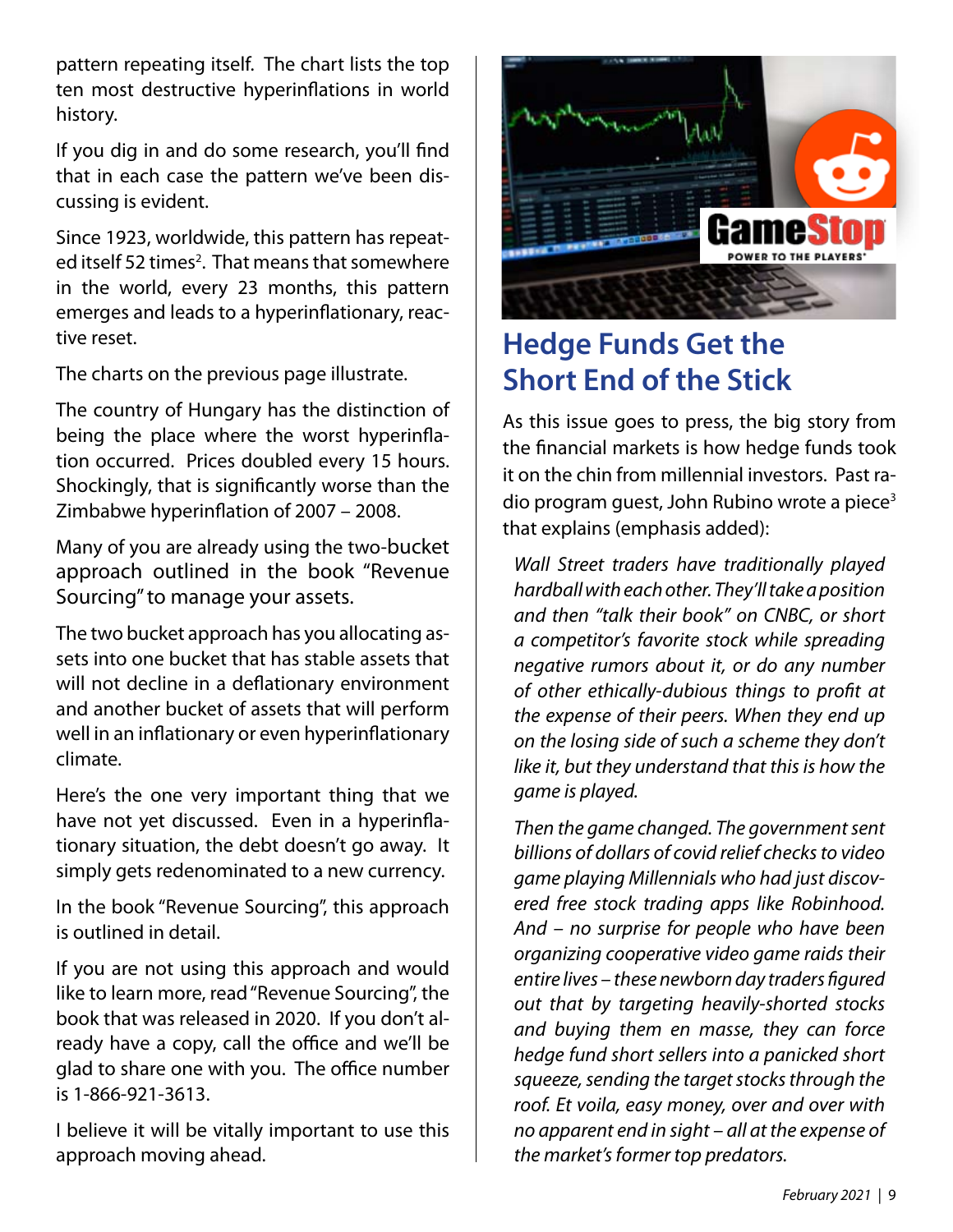*GameStop, a moribund bricks-and-mortar video game retailer (and thus a familiar name for Millennials) was the test case. A few weeks ago, packs of Robinhood traders sent the price from around \$10 to over \$450. Imagine being short that stock with millions of dollars of other people's money, and you'll understand Wall Street's angst.*

*Now consider that these hedge-fund-hunting wolf packs can do this with any thinly traded, heavily shorted stock — and that the government is getting ready to send them another round of stimulus checks – and suddenly the threat looks existential.*

*However, allowing one group of people to trade stocks while banning others seems just a little bit unconstitutional, so opposition from across the political spectrum is lining up. Here are the last few paragraphs of a CNBC article from earlier today:*

*Rep. Alexandria Ocasio-Cortez weighed* 

*in on Twitter, calling Robinhood's new parameters "unacceptable."*

*"We now need to know more about @RobinhoodApp's decision to block retail investors from purchasing stock while hedge funds are freely able to trade the stock as they see fit," she tweeted. Republican Senator Ted Cruz tweeted "fully agree" in response to Ocasio-Cortez.*

*Law firm ChapmanAlbin LLC announced Thursday it is "investigating claims on behalf of Robinhood users that were affected and suffered losses as a result of investing in GameStop or AMC through the Robinhood brokerage platform."*

*This could end up as one of those epic court battles that illustrate the fundamental divide between the ruling class and the rest of us. Can't wait.*

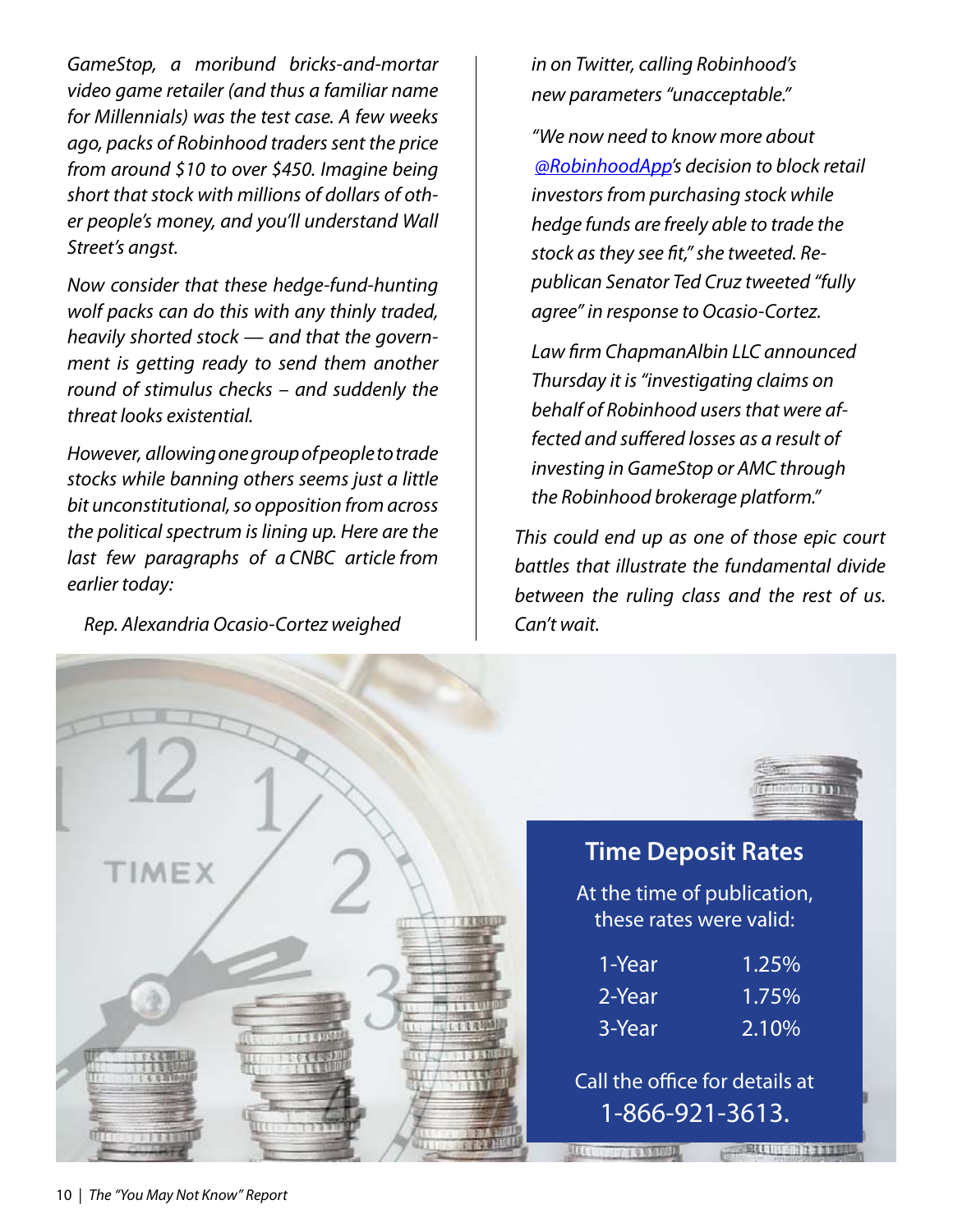## **FREE – Essential Reports Group**

Order our Essential Reports group provided at no cost and no further, future obligation.

Your Essential Reports Group may show you:

- The best way to maximize your Social Security benefits even if you are already collecting Social Security
- How to reduce taxes on your IRA, 401(k) or other retirement account. As we discussed in this issue, as tax policy may dramatically change in the near future and become less favorable, taking steps now to understand how to possibly minimize taxes has never been more important
- What your current fee level is in your •portfolio and what your historical drawdown risk might be. Understanding this information may help you avoid participating in the next market crash

To prepare these reports for you, we need only get some generic, non-personal information from you. We never ask for personal information, nor should you ever share that information with anyone. To request your reports, visit **www.MyEssentialReports.com.**